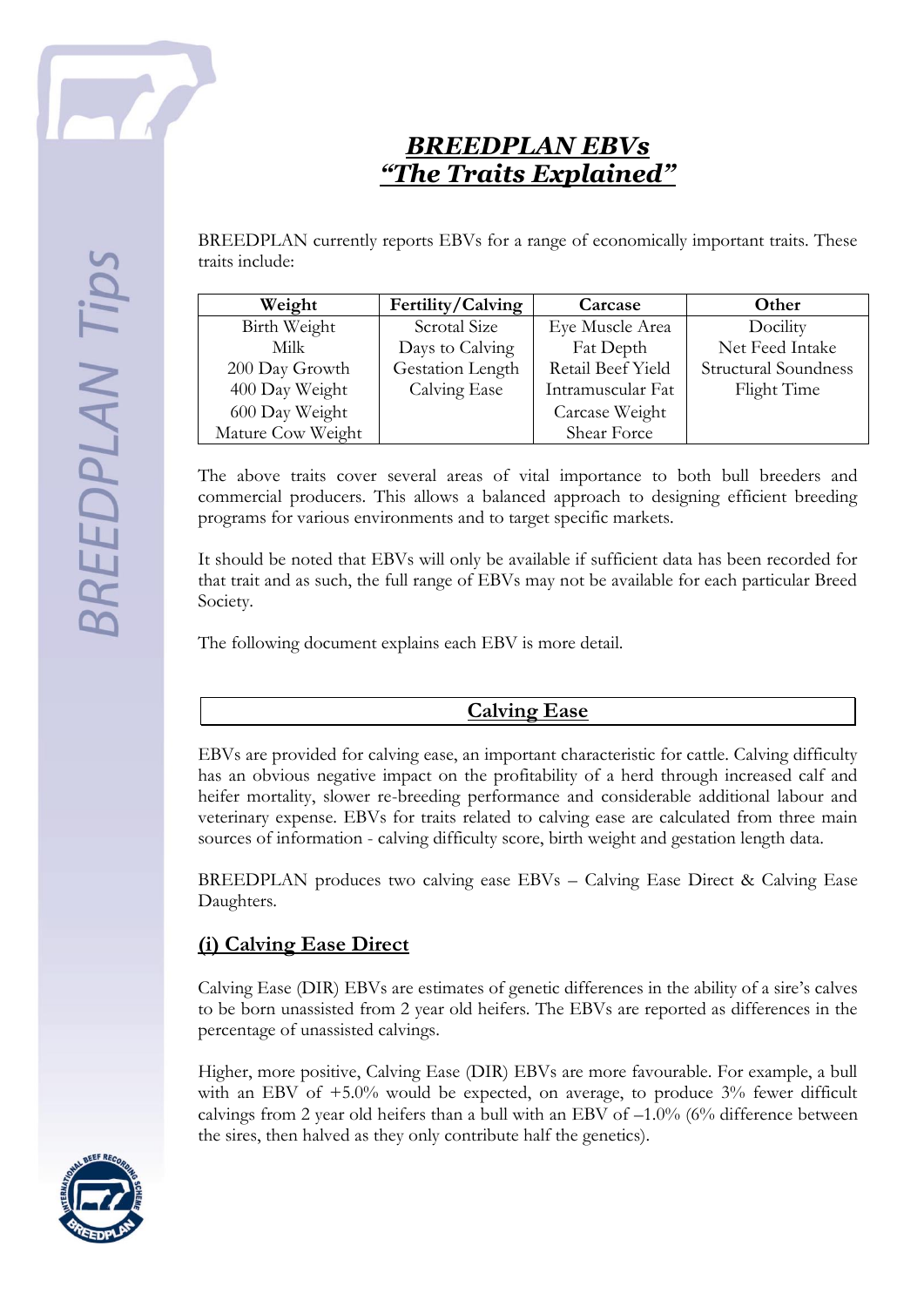

### **(ii) Calving Ease Daughters**

Calving Ease (DTRS) EBVs are estimates of genetic differences in the ability of a sire's daughters to calve at 2 years of age without assistance. The EBVs are also reported as differences in the percentage of unassisted calvings.

Higher, more positive, Calving Ease (DTRS) EBVs are more favourable. For example, a bull with an EBV of +4.0% would be expected to on average produce daughters that have 3% less calving problems when calving at 2 years of age than the daughters of a bull with an EBV of –2.0%.

#### **Gestation Length**

Gestation Length EBVs are estimates of genetic differences between animals in the number of days from the date of conception to the calf birth date. Gestation Length EBVs are expressed in days and are calculated from the joining date and birth date records for calves conceived by either AI or Hand Mating.

Shorter gestation length is generally associated with lighter birth weight, improved calving ease and improved re-breeding performance among dams. In addition, calves born with a shorter gestation length are often heavier at weaning due to more days of growth. Consequently, lower or more negative Gestation Length EBVs are considered to be more favourable. For example, a bull with a Gestation Length EBV of –2 days would be expected to produce calves that are born earlier, and more easily, than a bull with a Gestation Length EBV of +2 days.

#### **Birth Weight**

Birth Weight EBVs are estimates of genetic differences between animals in calf birth weight. Calf birth weight is the biggest genetic contributing factor causing calving difficulty in heifers.

Birth Weight EBVs are expressed in kilograms (kgs) and are calculated based on weights of calves taken at birth. Small, or moderate, Birth Weight EBVs are more favourable. For example, a bull with a Birth Weight EBV of +2 kg would be expected to produce lighter calves at birth than a bull with a Birth Weight EBV of +6 kg, with a lower risk of a difficult birth.

Please note, whilst low Birth Weight EBVs are favoured for calving ease they are also generally associated with lower overall growth potential. Consequently, birth weight and growth need to be carefully balanced. Fortunately, animals can be found that have both moderate Birth Weight EBVs and above average EBVs for later growth.

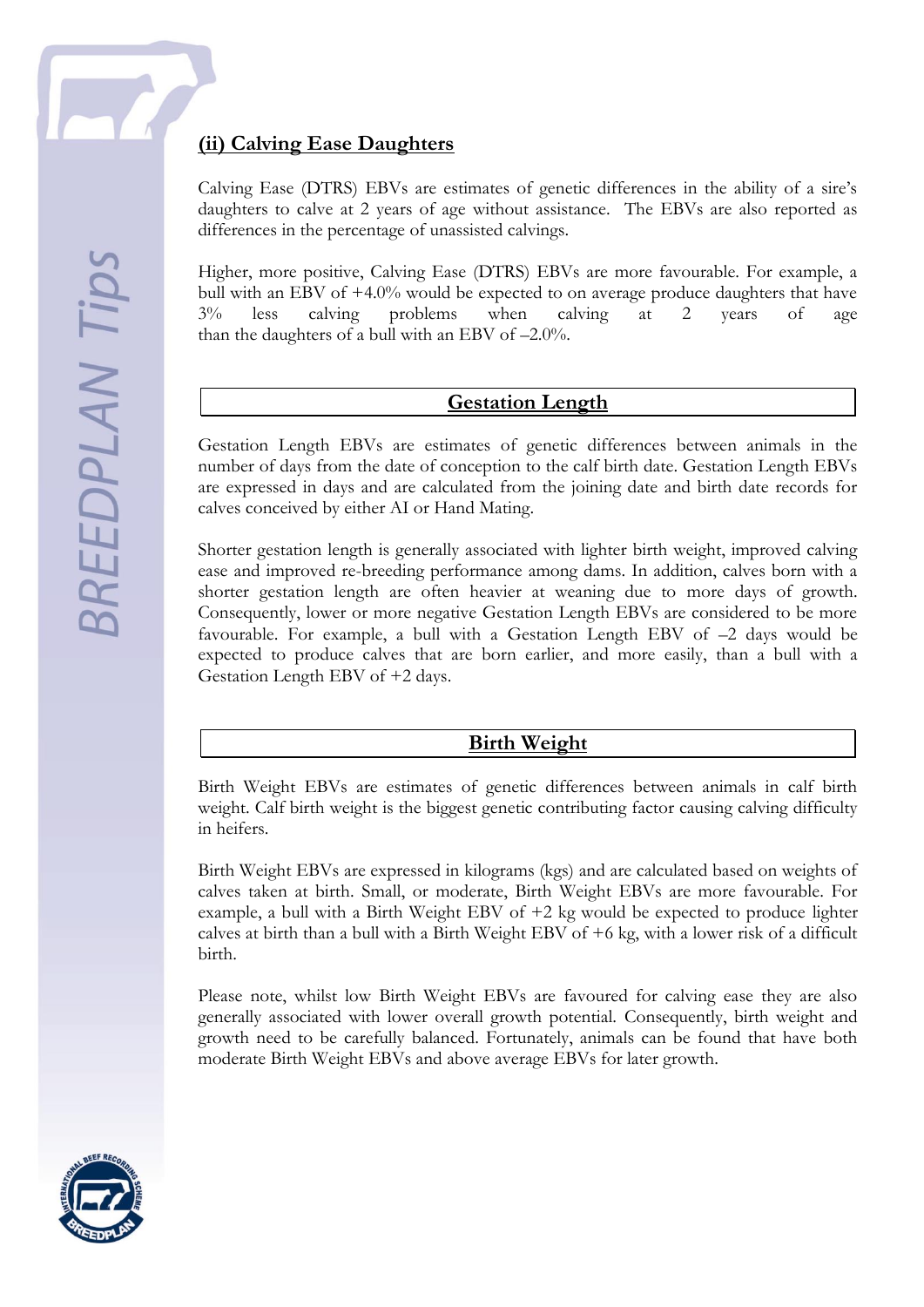

### **200 Day Milk**

200 Day Milk EBVs are estimates an animal's maternal effect on the 200 day weight of its calf. In the case of sires, this estimates the maternal effect that his daughters will have on the 200 day weight of their progeny. The 200 Day Milk EBV is expressed as kilograms (kg) of calf live weight at 200 days (i.e. the expected difference in the weight of the calf at 200 days due to the maternal effect (milk) of the cow). The 200 Day Milk EBV is calculated by partitioning the difference in the 200 day weight of calves into growth and milk components.

The optimum level of milk production potential among beef cows is dependent upon the production system and environment in which the cows are run. Selection for increased milk production may be warranted when cows are run under good nutritional conditions and calves are sold as weaners. However, some environments may not support high milking cows.

Larger, more positive, 200 Day Milk EBVs are generally more favourable, depending on the environment. For example, a bull with a 200 Day Milk EBV of +15 kg would be expected to sire daughters with higher milk production than a bull with 200 Day Milk EBV of +5 kg. This higher milk production potential should be reflected through higher weaning weights among the daughter's calves.

#### **Growth**

In general, with all other things being equal, higher growth rates will lead to higher profitability. In most economic analyses conducted positive emphasis on growth is warranted. BREEDPLAN calculates three growth EBVs – 200 Day Growth, 400 Day Weight & 600 Day Weight.

These EBVs are the best prediction of the animal's ability to grow to weaning (200 day), yearling (400 day) and later ages (600 day). 200 Day Growth EBVs are therefore important to vealer breeders, 400 Day Weight EBVs for yearling breeders and 600 Day Weight EBVs for breeders of heavy steers. These EBVs are closely linked genetically but there is some scope to select for them individually.

#### **(i) 200 Day Growth**

200 Day Growth EBVs are estimates of the genetic differences between animals in live weight at 200 days of age due to their genetics for growth. 200 Day Growth EBVs are expressed in kilograms (kg) and are calculated from the weights of calves taken between 80 and 300 days of age.

This EBV is a measure of an animal's early growth to weaning. It is an important trait for breeders turning off animals as vealers or weaners. Larger, more positive, 200 Day Growth EBVs are generally more favourable. For example, a bull with a 200 Day Growth EBV of +30 kg would be expected to produce heavier calves at 200 days of age (or weaning) compared to a bull with a 200 Day Growth EBV of  $+10$  kg.

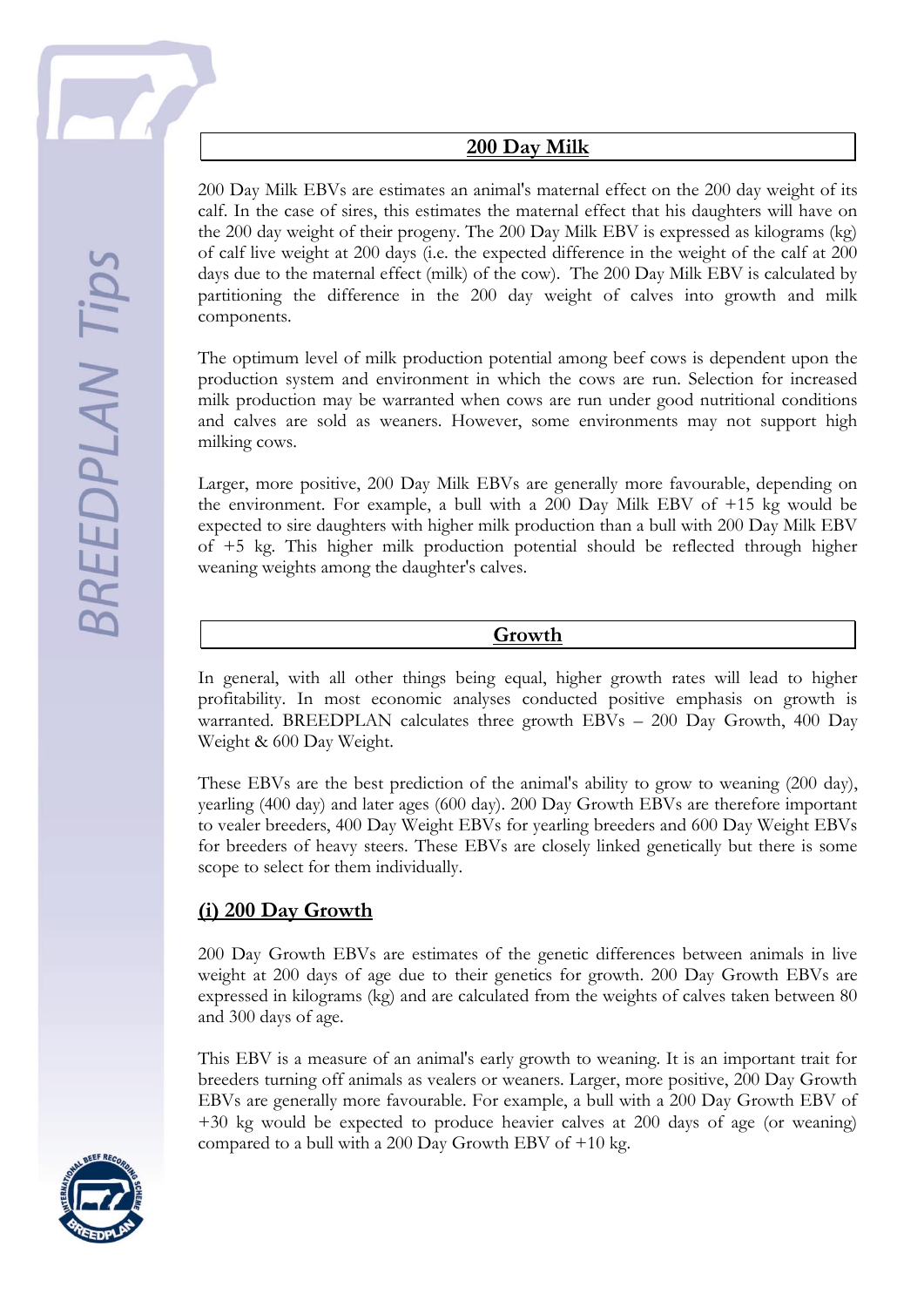

### **(ii) 400 Day Weight**

400 Day Weight EBVs are estimates of the genetic differences between animals in live weight at 400 days of age. 400 Day Weight EBVs are expressed in kilograms (kg) and are calculated from the weights of calves taken between 301 and 500 days of age.

This EBV is an important trait for breeders turning off animals as yearlings. Larger, more positive, 400 Day Weight EBVs are generally more favourable. For example, a bull with a 400 Day Wt EBV of +50 kg would be expected to produce heavier calves at 400 days of age (12-14 months) compared to a bull with a 400 Day Wt EBV of  $+30$  kg.

# **(iii) 600 Day Weight**

600 Day Weight EBVs are estimates of the genetic differences between animals in live weight at 600 days of age. 600 Day Weight EBVs are expressed in kilograms (kg) and are calculated from the weights of calves taken between 501 and 900 days of age.

This EBV is an important trait for breeders targeting the production of animals suited for heavy weight grass or grain fed markets. Larger, more positive, 600 Day Weight EBVs are generally more favourable. For example, a bull with a 600 Day Wt EBV of +70 kg would be expected to produce heavier calves at 600 days of age (18-20 months) compared to a bull with a 600 Day Wt EBV of +40 kg.

#### **Mature Cow Weight**

Mature Cow Weight EBVs are estimates of the genetic differences between cows in live weight at 5 years of age. Mature Cow Weight EBVs are expressed in kilograms (kg) and are calculated from weights taken on the cow when her calf's 200 day (weaning) weight is being measured.

Mature Cow Weight EBVs are an indicator of:

• Cow Feed Requirements – in general, lighter cows will tend to eat less and consequently have lower feed requirements and be less expensive to maintain.

 Cull Cow Values – the major determinant in the value of cull cows in a commercial herd will be live weight. Consequently, heavier cows may provide higher returns from the sale of cull cows.

A cow with a Mature Cow Weight EBV of +80 kg would be expected to have a higher mature weight than a cow with a Mature Cow Weight EBV of +60 kg.

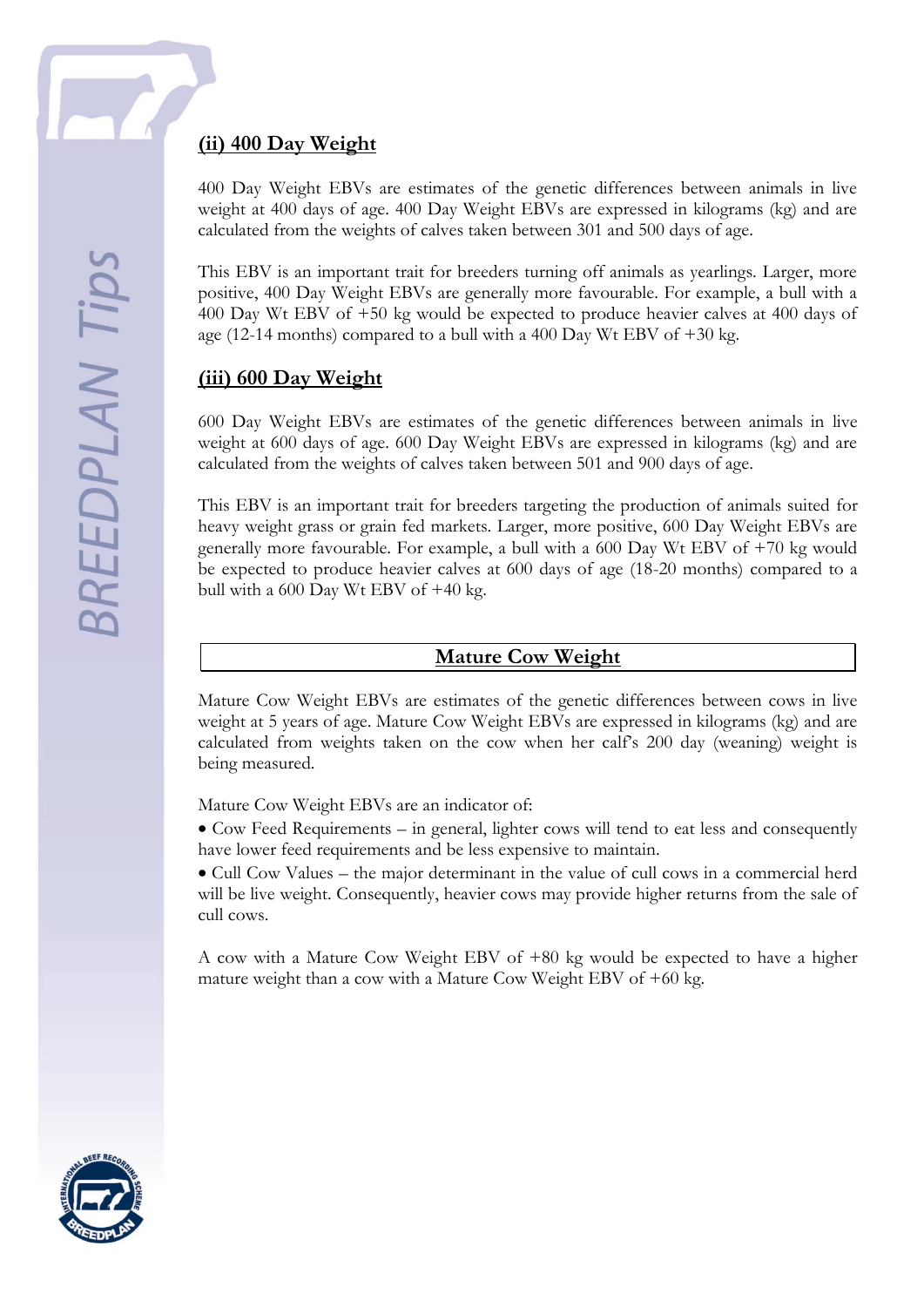Scrotal Size EBVs are estimates of the genetic differences between animals in scrotal circumference at 400 days of age. Scrotal Size EBVs are expressed in centimetres (cm) and are calculated from scrotal circumference measurements taken on bulls between 300 and 700 days of age.

Increased scrotal circumference is associated with increased semen production in bulls, and earlier age at puberty of bull and heifer progeny. Increased scrotal circumference also has a favourable relationship with days to calving, such that bulls with larger scrotal circumference tend to have daughters with shorter days to calving.

Larger, more positive, Scrotal Size EBVs are generally more favourable. For example, a bull with a Scrotal Size EBV of +4 cm would be expected to produce sons with larger testicles at yearling age and daughters that reach puberty earlier than the progeny of a bull with a Scrotal Size EBV of -4 cm.

**Days to Calving**

Days to Calving EBVs are estimates of genetic differences between animals in time from the start of the joining period (i.e. when the female is introduced to a bull) until subsequent calving. Days to Calving EBVs are expressed in days and are calculated from the joining records submitted for females.

The Days to Calving EBV promotes those cows that calve earlier in the season compared to those that calve later, while penalising those cows that do not calve. Variation in days to calving is mainly due to differences in the time taken for females to conceive after the commencement of the joining period.

Lower, or more negative, Days to Calving EBVs are generally more favourable. For example, a bull with a Days to Calving EBV of -5 days would be expected to produce daughters that conceive earlier in the joining period than the daughters of a bull with a Days to Calving EBV of +5 days. Females with shorter Days to Calving EBVs also tend to be those that show early puberty as heifers and return to oestrous earlier after calving.

#### Time between first mating and calf being born



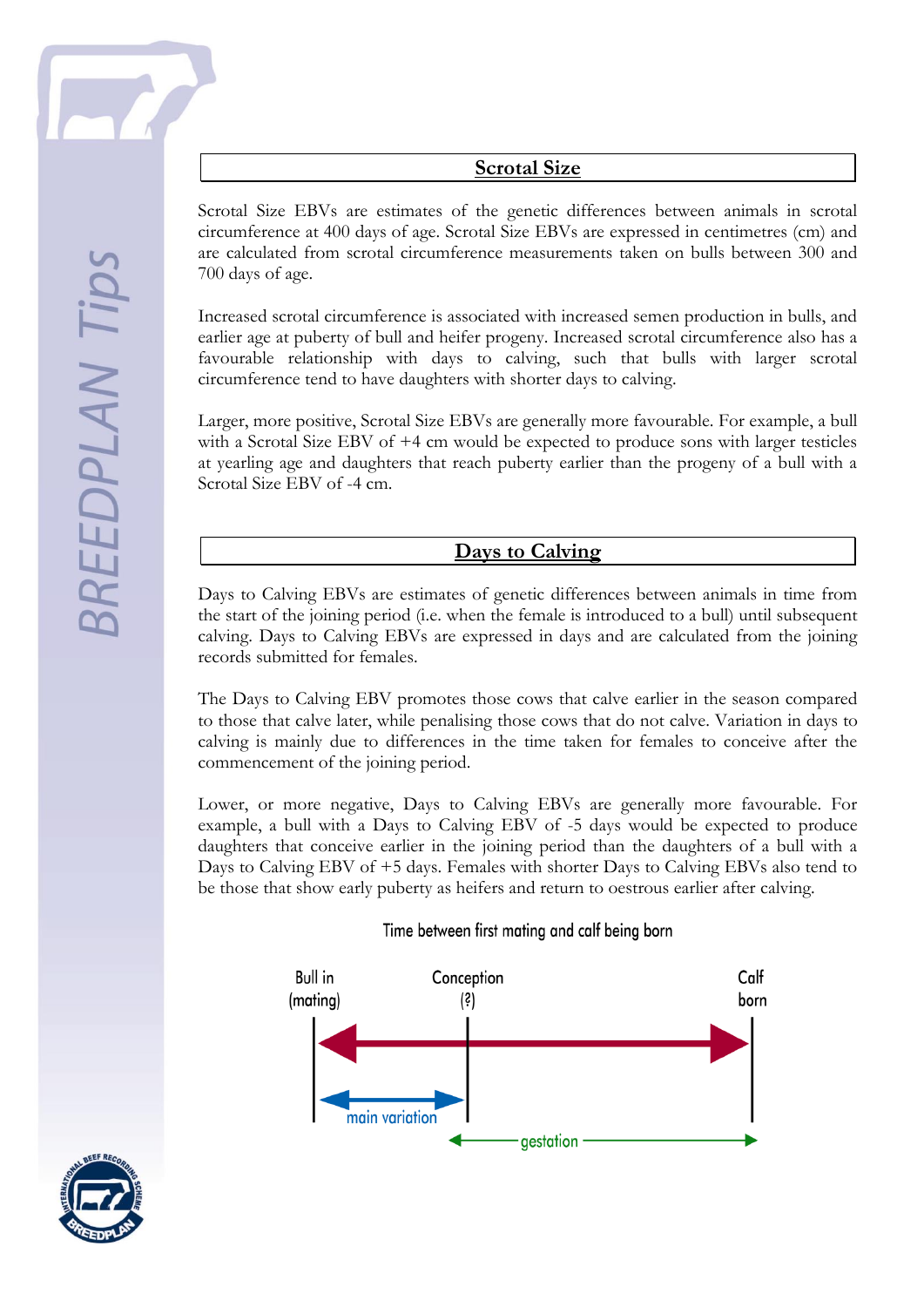

#### **Carcase**

BREEDPLAN combines both live animal ultrasound scanning information with abattoir chiller carcase data to calculate EBVs that provide information regarding the genetic differences in carcase composition between animals. Carcase EBVs provide a useful tool to assist breeders in targeting animals that meet production and market requirements.

BREEDPLAN currently produces seven Carcase EBVs:

- Carcase Weight
- Rib Fat Depth
- Rump Fat Depth
- Eye Muscle Area
- Intramuscular Fat (Marbling)
- Retail Beef Yield
- Shear Force

### **(i) Carcase Weight**

Carcase Weight EBVs are estimates of the genetic differences between animals in hot standard carcase weight (as defined by AUSMEAT) at 650 days of age. Carcase Weight EBVs are expressed in kilograms (kg).

Larger, more positive, Carcase Weight EBVs are generally more favourable. For example an animal with a Carcase Weight EBV of +40 kg would be expected to produce progeny with heavier slaughtered carcases at 650 days of age than an animal with a Carcase Weight EBV of  $+30$  kg.

Carcase Weight should not be confused with yield. The Carcase Weight EBV is an indication of the animal's carcase weight and not an indication of the animal's yield percentage.

#### **(ii) Eye Muscle Area (EMA)**

Eye Muscle Area EBVs are estimates of the genetic differences between animals in eye muscle area at 12/13th rib site in a standard weight steer carcase. EMA EBVs are expressed in square centimetres  $(cm<sup>2</sup>)$ .

Larger, more positive, EMA EBVs are generally more favourable. For example, a bull with an EMA EBV of  $+4$  cm<sup>2</sup> would be expected to produce steer progeny with a greater degree of muscle expression than a bull with an EMA EBV of  $+1$  cm<sup>2</sup>, relative to carcase weight.

#### **(iii) Rib Fat**

Rib Fat EBVs are estimates of the genetic differences between animals in fat depth at the 12/13th rib site in a standard weight steer carcase. Rib Fat EBVs are expressed in millimetres (mm).

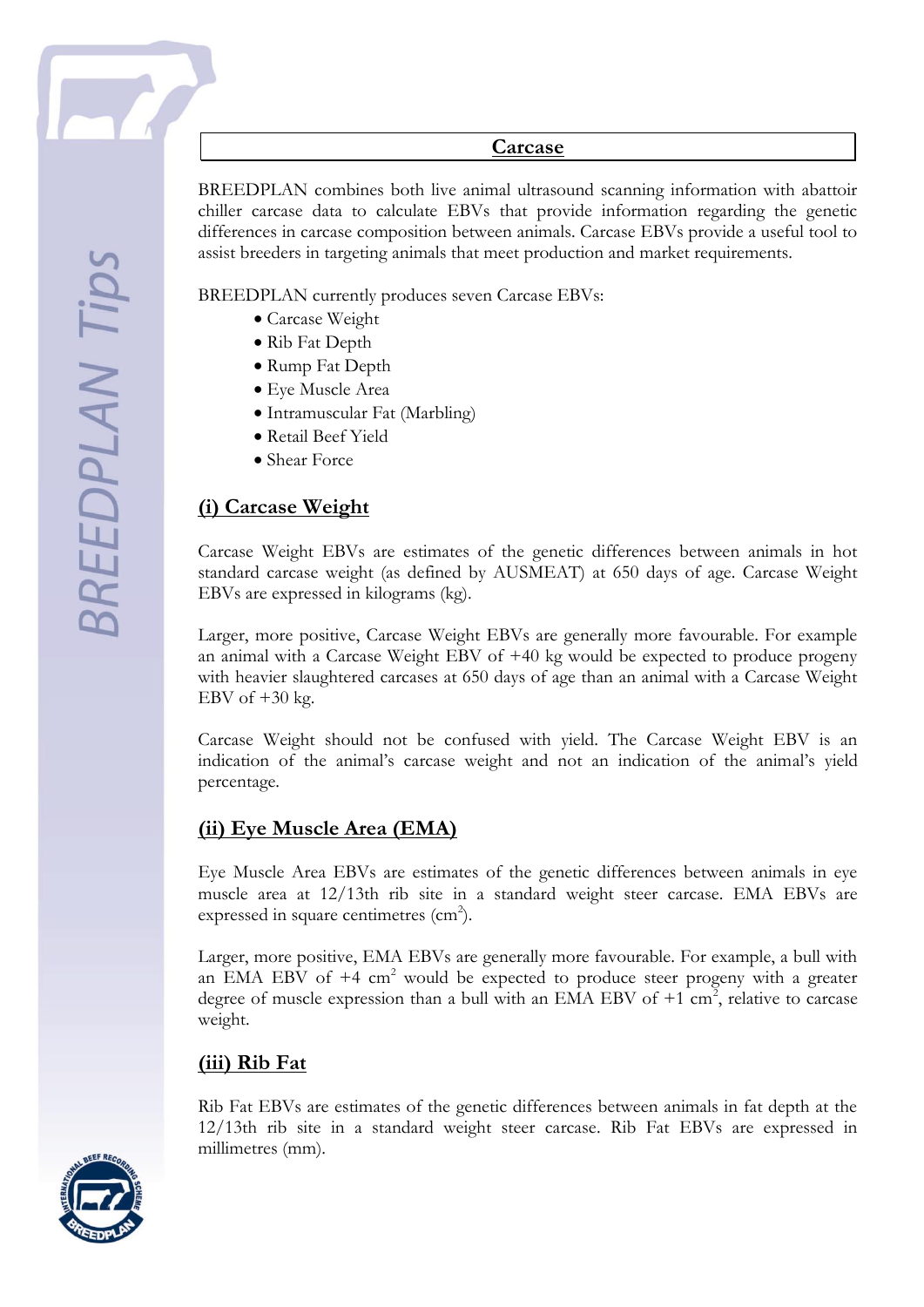

More positive or more negative Rib Fat EBVs may be more favourable, depending on your breeding goals relating to the finishing ability of your animals. A bull with a Rib Fat EBV of -0.4 mm would be expected to produce leaner calves than a bull with a Rib Fat EBV of +0.4 mm, relative to carcase weight.

### **(iv) Rump Fat**

Rump Fat EBVs are estimates of the genetic differences between animals in fat depth at the P8 rump site in a standard weight steer carcase. Rump Fat EBVs are expressed in millimetres (mm).

More positive or more negative Rump Fat EBVs may be more favourable, depending on your breeding goals relating to the finishing ability of your animals. A bull with a Rump Fat EBV of -0.6 mm would be expected to produce leaner calves than a bull with a Rump Fat EBV of +0.6 mm, relative to carcase weight.

Stock with positive fat EBVs are likely to produce progeny that are fatter, or more earlier maturing, on average than stock with lower or negative fat EBVs. Increasing fat depth leads to a decrease in retail beef yield, however most market specifications require a minimum fat depth. Breeders aiming to breed leaner, higher yielding cattle may select for lower fat EBVs. Breeders wishing to finish their animals earlier may tend to select animals with moderate fat EBVs. Caution should be placed on selecting for extremely low fat EBVs for replacement females as this may indicate females that are more difficult to get in calf.

Differences between Rib Fat EBVs and Rump Fat EBVs can indicate differences in fat distribution among animals.

# **(v) Retail Beef Yield (RBY)**

Retail Beef Yield (RBY) EBVs are estimates of genetic differences between animals in boned out retail beef yield in a standard weight steer carcase. RBY EBVs are reported as differences in percentage  $(\%)$  yield.

Larger, more positive, RBY EBVs are generally more favourable. For example an animal with a RBY EBV of  $+0.9\%$  would be expected to produce progeny that would yield higher percentages of saleable beef in a standard weight steer carcase than an animal with a RBY EBV of  $+0.1\%$ .

#### **(vi) Intramuscular Fat (IMF)**

Intramuscular Fat (IMF) EBVs are estimates of genetic differences between animals in intramuscular fat (marbling) at the 12/13 rib site in a standard weight steer carcase. IMF EBVs are reported as differences in percentage (%) IMF.

Larger, more positive, IMF EBVs are generally more favourable. For example an animal with an IMF EBV of  $+0.8\%$  would be expected to produce progeny that would express more marbling in a standard weight steer carcase than an animal with an IMF EBV of +0.1%. For markets where marbling is important (eg. Japanese B2/B3 market, restaurant trade, MSA etc.), higher IMF EBVs can contribute significantly to carcase value.

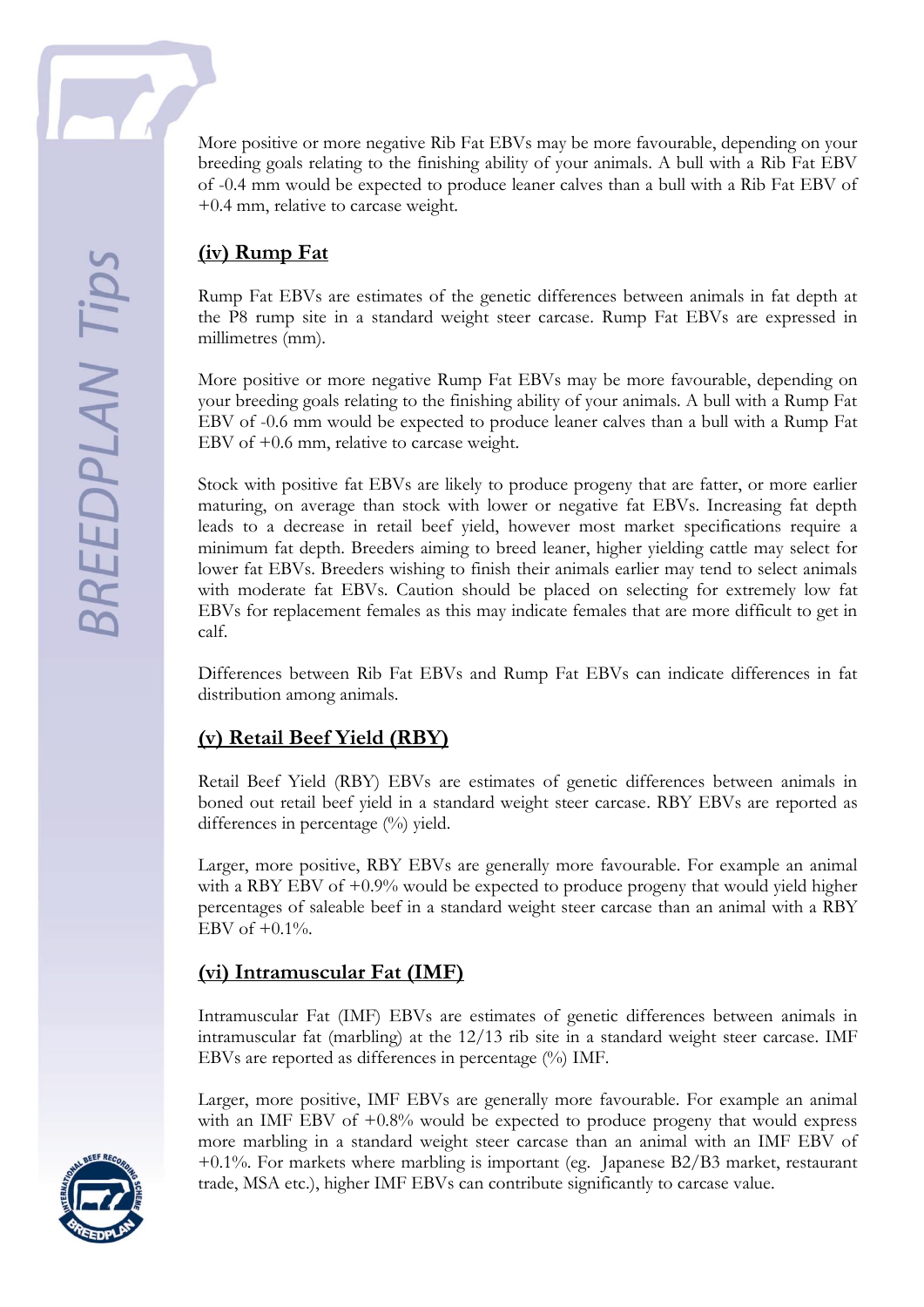**BREEDPLAN Tips** 

### **(vii) Shear Force**

Shear Force EBVs are estimates of genetic differences between animals in meat tenderness. Shear Force EBVs are expressed as differences in the kilograms of shear force that are required to pull a mechanical blade through a piece of cooked meat and are calculated from shear force measurements (i.e. objective abattoir measures of meat tenderness), gene marker information and flight time records.

Lower, more negative, Shear Force EBVs are more favourable. That is, lower EBVs indicate that less shear force is required and hence the meat is more tender. For example, a bull with an EBV of -0.90 would be expected to on average produce progeny with meat that required a shear force of 1 kg less than a bull with an EBV of +1.10.

#### **Docility**

Docility EBVs are estimates of genetic differences between animals in temperament. Docility EBVs are expressed as differences in the percentage of progeny that will be scored with acceptable temperament (i.e. either "docile" or "restless") and are calculated from temperament scores recorded on animals using either a crush or yard test when the animals are between 60 and 400 days of age (preferably at weaning).

Docility in cattle is the way cattle behave when being handled by humans or put in an unusual environment such as being separated from the mob in a small yard. What we define as poor docility is a survival trait in the wild – fear of anything unusual and the desire to escape. In domesticated cattle it is exhibited as flightiness. Importantly, docility is a highly heritable trait and so can be improved genetically.

Higher, more positive, Docility EBVs are more favourable. For example, a bull with an EBV of +4.0% would be expected to on average produce a greater percentage of progeny that have acceptable temperament than a bull with an EBV of –2.0%.

#### **Flight Time**

Flight Time EBVs are estimates of genetic differences between animals in temperament. Flight Time EBVs are expressed as differences in the number of seconds taken for an animal to travel approximately 2.0 metres after leaving the crush and are calculated from flight time measurements that have been recorded on animals using specialised flight time equipment (see picture below).



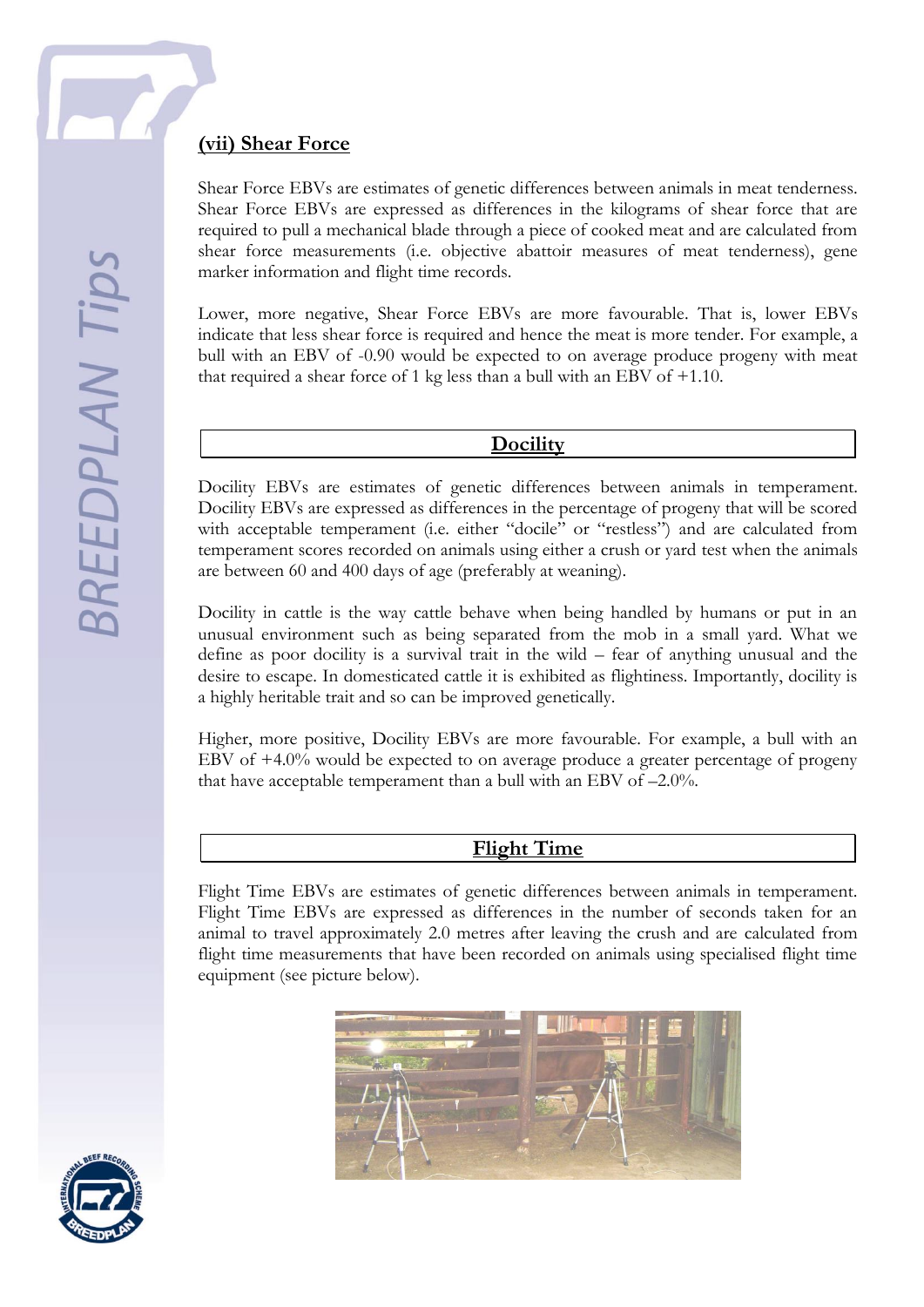Flight time is a simple, cost effective and easy to record objective measurement of temperament. Research has shown that in addition to the obvious benefits for ease of handling and management, animals with longer flight time (ie. superior temperament) also have superior meat tenderness.

Higher (ie. Longer) Flight Time EBVs are more favourable. That is, higher EBVs indicate a longer time taken to exit the crush and hence better temperament. For example, a bull with an EBV of  $+0.80$  would be expected to on average produce progeny that took 0.7 of a second longer to exit the crush than a bull with an EBV of -0.60.

#### **Net Feed Intake**

Feed efficiency is recognised as one of the most economically important production traits, both in grazing enterprises and feedlot operations. Research has shown that large variation exists in feed efficiency between animals, and that a proportion of this variation is due to genetic differences.

BREEDPLAN produces two EBVs relating to feed efficiency - Net Feed Intake (Post Weaning) & Net Feed Intake (Feedlot Finishing). Both EBVs are calculated from information collected in feed efficiency trials. Whilst there is a positive relationship between the two EBVs, some animals do rank differently for feed efficiency in the two different scenarios.

# **(i) Net Feed Intake (Post Weaning)**

NFI-P EBVs are estimates of genetic differences between animals in feed intake at a standard weight and rate of weight gain when animals are in a growing phase. For example, animals placed in a feedlot post weaning. NFI-P EBVs as expressed as kilograms (kg) of feed intake per day.

Lower, or more negative, NFI-P EBVs are more favourable. For example, a bull with a NFI-P EBV of –0.7 kg/day would be expected to produce progeny that eat less feed per day than the progeny from a bull that has a NFI-P EBV of  $+0.5 \text{ kg/day}$  (when the progeny are of similar weight, are growing at a similar rate, and are in a growing phase).

#### **(ii) Net Feed Intake (Feedlot Finishing)**

NFI-F EBVs are estimates of genetic differences between animals in feed intake at a standard weight and rate of weight gain when animals are in a feedlot finishing phase. NFI-F EBVs as expressed as kilograms (kg) of feed intake per day.

Lower, or more negative, NFI-F EBVs are more favourable. For example, a bull with a NFI-F EBV of –0.6 kg/day would be expected to produce progeny that eat less feed per day than the progeny from a bull that has a NFI-F EBV of  $+0.8 \text{ kg/day}$  (when the progeny are of similar weight, are growing at a similar rate, and are in a feedlot finishing phase).